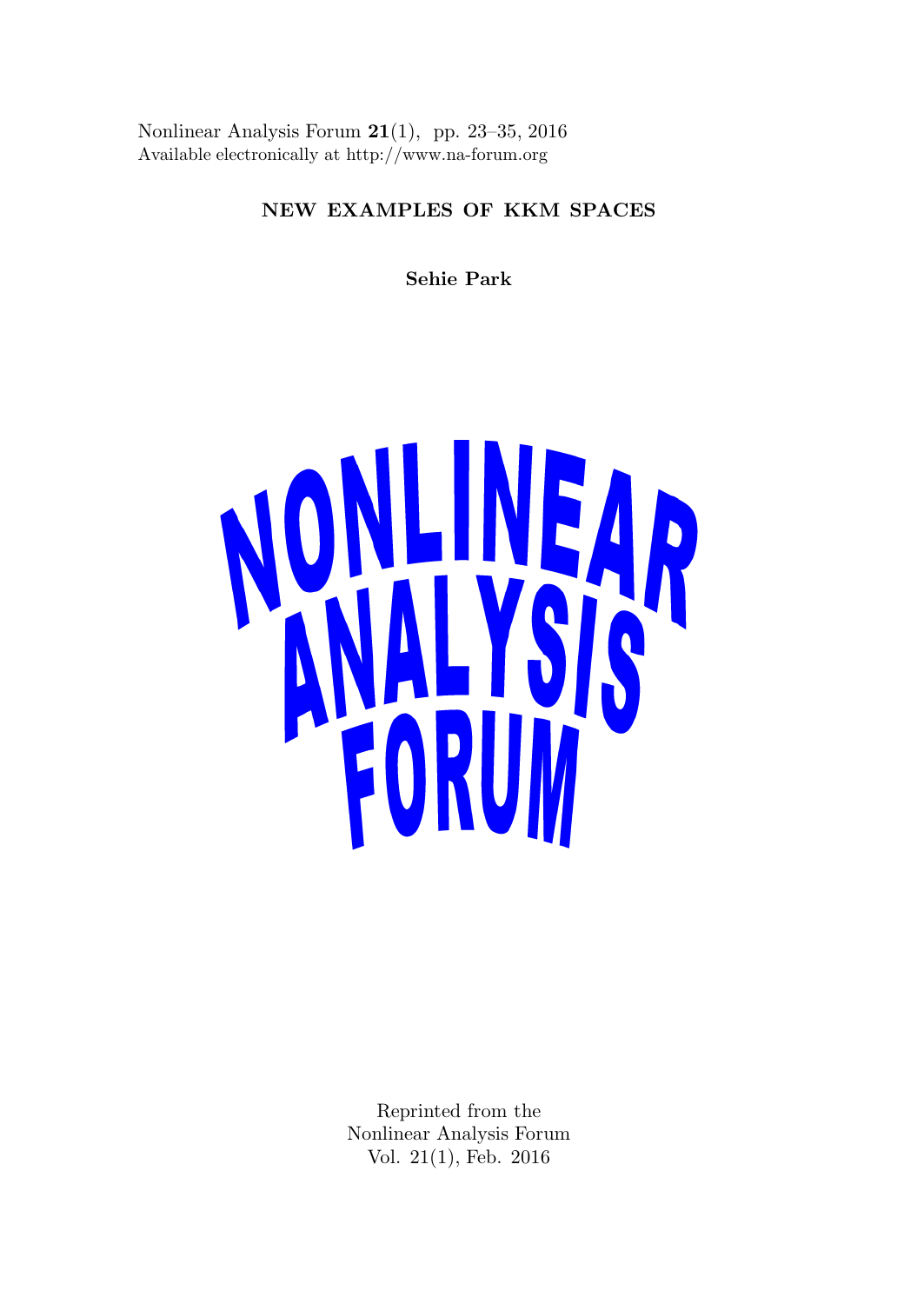Nonlinear Analysis Forum  $21(1)$ , pp. 23–35, 2016 Available electronically at http://www.na-forum.org

# NEW EXAMPLES OF KKM SPACES

## Sehie Park

The National Academy of Sciences, Republic of Korea, Seoul 137–044; and Department of Mathematical Sciences Seoul National University, Seoul 151–747, KOREA E-mail : park35@snu.ac.kr, sehiepark@gmail.com

Abstract. In this article, we introduce some particular types of KKM maps or relatively new KKM spaces. They are hyperconvex metric spaces, E-convex spaces of Youness, Bayoumi's p-convex spaces, R-KKM maps of Sankar Raj and Somasundaran, Kim's R-E-KKM maps, and KKM spaces introduced by Chaipunya and Kummam. We also respond some remarks given by Kulpa and Szymanski on the definition of our abstract convex spaces.

### 1. Introduction

Since we began to study the KKM theory in 1992, we introduced several types of abstract convex spaces such as G-convex spaces,  $\phi_A$ -spaces, (partial) KKM spaces, and of multimap classes like acyclic maps, the admissible  $\mathfrak{A}^{\kappa}_c$ -maps, the better admissible  $\mathfrak{B}$ -maps, and the KKM-classes  $\mathfrak{K} \mathfrak{C}$ ,  $\mathfrak{K} \mathfrak{O}$  of multimaps. Recently we found some particular types of KKM maps or relatively new KKM spaces appeared in the literature.

In 1993, Horvath [6] showed that the hyperconvex metric spaces due to Aronszajn and Panitchpakdi [1] is a c-space, which is in turn a KKM space in the sense of ourselves. Moreover, Khamsi in 1996 [8] and Yuan in 1999 [25] showed that every hyperconvex metric space with the finitely metric topology is a KKM space in the sense of ourselves.

In 1999, a class of sets and a class of functions called E-convex sets and Econvex functions were introduced by Youness [24] by relaxing the definitions of convex sets and convex functions, resp. This kind of generalized convexity is based on the effect of an operator  $E$  on the sets and domain of definition of the functions. The optimality results for  $E$ -convex programming problems are established in [24]. Consecutively, many works on  $E$ -convex spaces have appeared; see MathSciNet of A.M.S.

Received & Accepted: Nov. 2015, Online Published: Feb. 2016.

<sup>2010</sup> Mathematics Subject Classification: 47H04, 47H10, 47J20, 47N10, 49J53, 52A99, 54C60, 54H25, 58E35, 90C47, 91A13, 91B50.

Key words and phrases: Abstract convex space, (partial) KKM space, E-convex space, p-convex space, best proximity theorem, Hadamard manifold.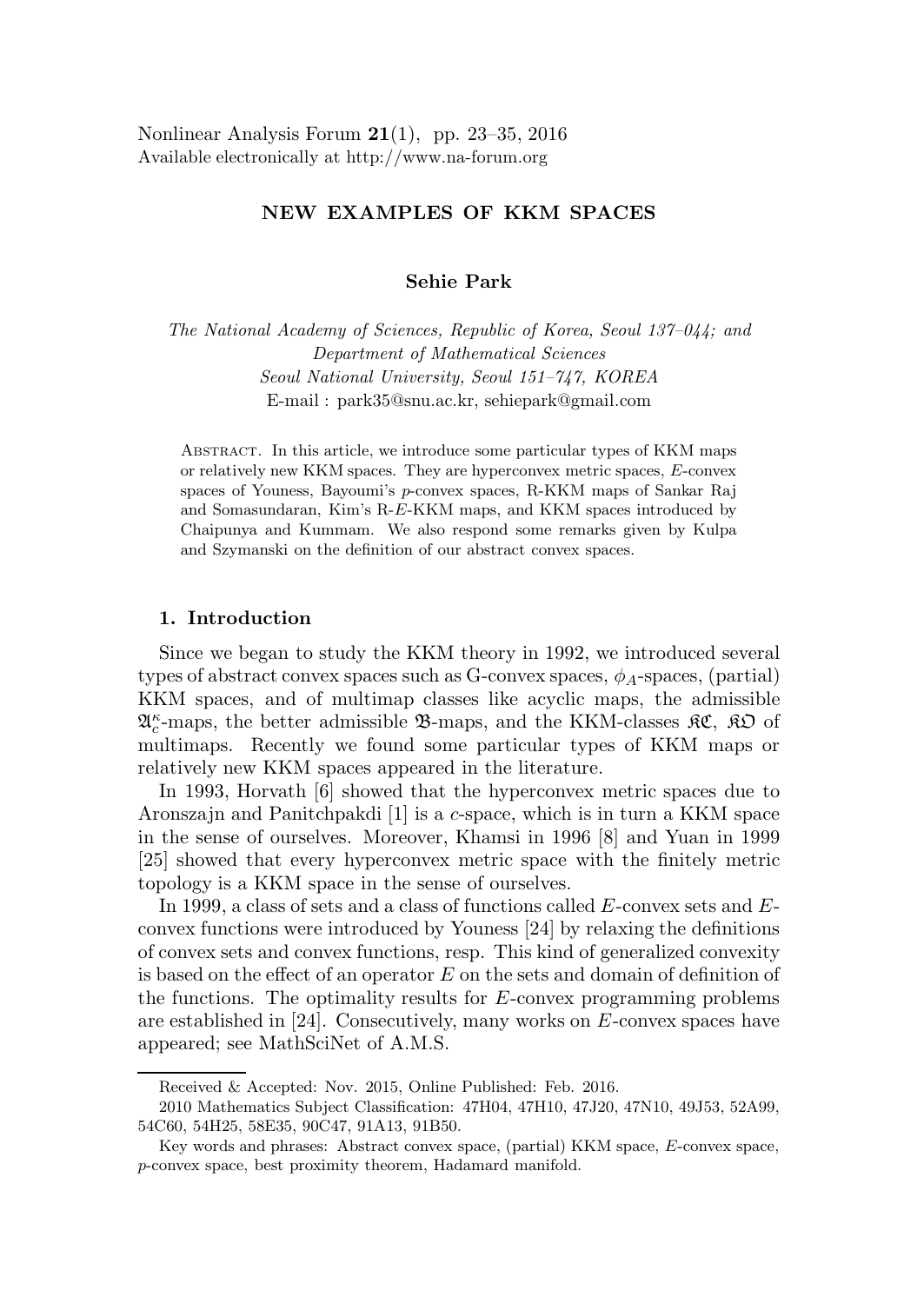In 2003, Bayoumi [2] introduced *p*-convex topological vector spaces, which is known to be KKM spaces later by ourselves. Moreover, Gholizadeh et al. [7] in 2013 extended Park's several fixed point theorems in locally convex spaces to the corresponding ones in locally *p*-convex spaces; more details can be seen in Park [21].

In 2012, using a KKM type intersection theorem, Sanka Raj and Somasundaram [23] attempted to prove a extended version of Fan-Browder multivalued fixed point theorem, in a normed linear space setting, by providing an existence of a best proximity point.

In a more recent work [9], Kim introduced the E-KKM map using the E-convexity and proved some Fan-Browder type fixed point theorems and an equilibrium existence theorem in E-convex setting. Moreover, in another work [10], he introduced an R-E-KKM map as a common generalization of E-KKM map and R-KKM map in E-convex setting. And then he proved an R-E-KKM theorem and the best proximity theorem in a normed linear space.

Very recently Chaipunya and Kummam [4] in 2015 considered the KKM maps defined for a nonself map and the correlated nonself KKM lemma in Hadamard manifolds. The nonself version of the Browder's fixed point theorem as well as the solvability of a generalized equilibrium problem are studied, as applications of their KKM lemma. Their outputs improved the results of Sanka Raj and Somasundaram [23]. In the present article we show that their proximal pairs can be regarded as a new type of KKM spaces.

Our main aim in the present article is to show that all of the main results in the above mentioned works can be included in our previous KKM theory of abstract convex spaces [15]. Moreover, some of them can be counterexamples of certain remarks on abstract convex spaces given by Kulpa and Szymanski [12] in 2014.

In Section 2, we give only a small portion of basic concepts in our KKM theory of abstract convex spaces as a preliminary. Sections 3-9 are devoted to introduce the works of Horvath, Khamsi and Yuan, Youness, Bayoumi, Sankar Raj and Somasundaran, Kim, and Chaipunya and Kummam, resp. All of them are sources of new KKM spaces. Finally, in Section 10, we state our responses to some remarks given by Kulpa and Szymanski [12] and others as a continuation of Park [20].

In this article Theorems A - D are our own results.

## 2. Abstract convex spaces

Let  $\langle D \rangle$  denote the set of nonempty finite subsets of a set D.

In order to unify various types of convexity spaces appeared in the KKM theory, we introduced the following in 2006 [13]: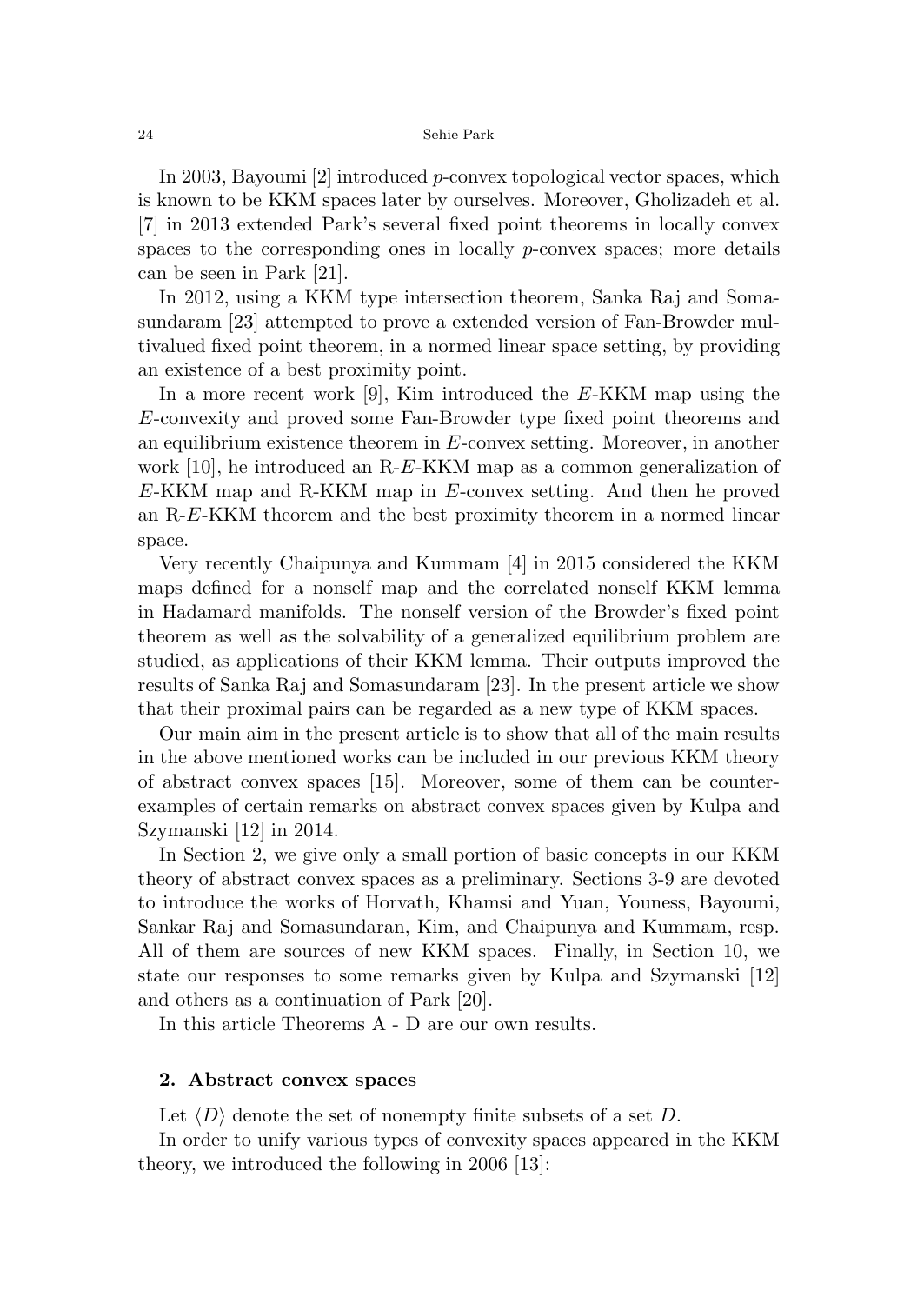**Definition.** An abstract convex space  $(E, D; \Gamma)$  consists of a nonempty set E, a nonempty set D, and a multimap  $\Gamma : \langle D \rangle \to E$  with nonempty values  $\Gamma_A := \Gamma(A)$  for  $A \in \langle D \rangle$ .

For any  $D' \subset D$ , the *Γ-convex hull* of  $D'$  is denoted and defined by

$$
\mathrm{co}_{\Gamma} D' := \bigcup \{ \Gamma_A : A \in \langle D' \rangle \} \subset E.
$$

A subset X of E is called a  $\Gamma$ -convex subset of  $(E, D; \Gamma)$  relative to D' if for any  $N \in \langle D' \rangle$ , we have  $\Gamma_N \subset X$ ; that is,  $\text{co}_{\Gamma} D' \subset X$ . In case  $E = D$ , let  $(E; \Gamma) := (E, E; \Gamma)$ .

Remark. Recently the present author was informed that abstract convex spaces were named  $\Gamma$ -convex spaces by Zafarani [26] more early in 2004.

Later, we add to assume  $E$  is a topological space in an abstract convex space.

**Definition.** Let  $(E, D; \Gamma)$  be an abstract convex space and Z a topological space. For a multimap  $F : E \to Z$  with nonempty values, if a multimap  $G: D \longrightarrow Z$  satisfies

$$
F(\Gamma_A) \subset G(A) := \bigcup_{y \in A} G(y) \quad \text{for all } A \in \langle D \rangle,
$$

then G is called a KKM map with respect to F. A KKM map  $G: D \to E$ is a KKM map with respect to the identity map  $1<sub>E</sub>$ .

A multimap  $F : E \longrightarrow Z$  is called a  $\Re \mathfrak{C}$ -map [resp. a  $\Re \mathfrak{O}$ -map] if, for any closed-valued [resp. open-valued] KKM map  $G: D \to Z$  with respect to F, the family  ${G(y)}_{y\in D}$  has the finite intersection property. In this case, we denote  $F \in \mathfrak{RC}(E, Z)$  [resp.  $F \in \mathfrak{RO}(E, Z)$ ]. See [14].

**Definition.** The *partial KKM principle* for an abstract convex space  $(E, D; \Gamma)$  is the statement that, for any closed-valued KKM map  $G: D \to E$ , the family  $\{G(y)\}_{y\in D}$  has the finite intersection property. The KKM principle is the statement that the same property also holds for any open-valued KKM map.

An abstract convex space is called a *(partial) KKM space* if it satisfies the (partial) KKM principle, resp.

In our recent works, we studied elements or foundations of the KKM theory on abstract convex spaces and noticed there that many important results therein are related to the partial KKM principle.

Exmaple. We gave known examples of (partial) KKM spaces in [15] and the references therein. The following are some of them.

**Definition.** A triple  $(X, D; \Gamma)$  is called an H-space if X is a topological space, D is a nonempty subset of X, and  $\Gamma = {\Gamma_A}$  is a family of contractible (or, more generally,  $\omega$ -connected) subsets of X indexed by  $A \in \langle D \rangle$  such that  $\Gamma_A \subset \Gamma_B$  whenever  $A \subset B \in \langle D \rangle$ .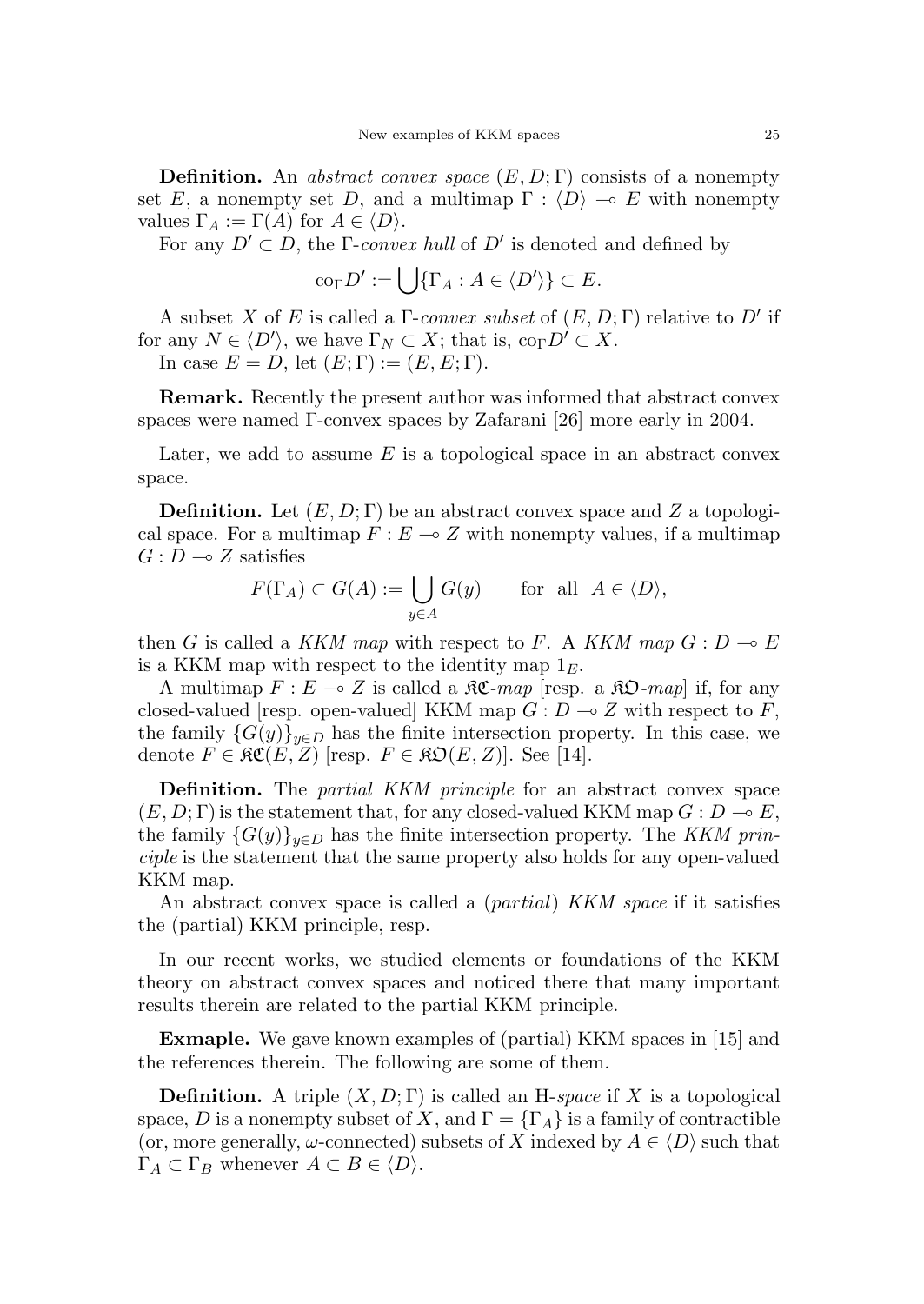If  $D = X$ , we denote  $(X; \Gamma)$  instead of  $(X, X; \Gamma)$ , which is called a c-space by Horvath [6]

 $\mathbf D$ efinition. A  $\phi_A\text{-}space$   $(X,D;\{\phi_A\}_{A\in\langle D\rangle})$  consists of a topological space X, a nonempty set D, and a family of continuous functions  $\phi_A : \Delta_n \to X$ (that is, singular *n*-simplices) for  $A \in \langle D \rangle$  with  $|A| = n + 1$ . By putting  $\Gamma_A := \phi_A(\Delta_n)$  for each  $A \in \langle D \rangle$ , the triple  $(X, D; \Gamma)$  becomes an abstract convex space.

Now we have the following diagram for triples  $(E, D; \Gamma)$ :

Simplex  $\Rightarrow$  Convex subset of a t.v.s.  $\Rightarrow$  Lassonde type convex space

 $\implies$  H-space  $\implies$  G-convex space  $\implies \phi_A$ -space  $\implies$  KKM space

 $\implies$  Partial KKM space  $\implies$  Abstract convex space.

Note that, in the above diagram, every implication is proper; that is, its converse does not hold.

The following well-known KKM theorem is due to ourselves; see [15,17,18]:

**Theorem A.** Let  $(E, D; \Gamma)$  be a partial KKM space [resp. KKM space] and  $G : D \to E$  a KKM map such that

(1) G is closed-valued [resp. open-valued].

Then the family  $\{G(z): z \in D\}$  has the finite intersection property. Moreover, suppose that

(2)  $\bigcap_{z \in N} G(z)$  is compact for some  $N \in \langle D \rangle$ .

Then we have  $\bigcap_{z\in D} G(z) \neq \emptyset$ .

This theorem is an immediate routine consequence of the definition of partial KKM spaces, and implies the Fan matching property, some geometric property, the Fan-Browder fixed point property, some minimax inequality, several variational inequalities, von Neumann type minimax theorems, Nash equilibrium theorems, and many others. See [15] with some corrections in [17] and the references therein.

### 3. Hyperconvex metric spaces — Horvath 1993

In a metric space  $(M, d)$ , for a point  $x \in M$  and  $t > 0$ , let

$$
B(x,t) := \{ y \in M : d(x,y) \le t \}.
$$

The following is due to Aronszajn and Panitchpakdi [1]:

**Definition.** A metric space  $(H, d)$  is said to be hyperconvex if  $\bigcap_{\alpha} B(x_{\alpha}, r_{\alpha})$  $\neq \emptyset$  for any collection  $\{B(x_\alpha, r_\alpha)\}\$  of closed balls in H for which  $d(x_\alpha, x_\beta) \leq$  $r_{\alpha} + r_{\beta}$ .

It is known that a normed vector space  $X$  is not hyperconvex in general, and the spaces  $(\mathbb{R}^n, || \cdot ||_{\infty}), l^{\infty}, L^{\infty}$  and  $\mathbb{R}$ -trees are hyperconvex.

The following is due to Horvath [6]:

**Lemma.** Any hyperconvex metric space H is a c-space  $(H; \Gamma)$ , where  $\Gamma(A)$  is the intersection of all closed balls in H containing  $A \in \langle H \rangle$ .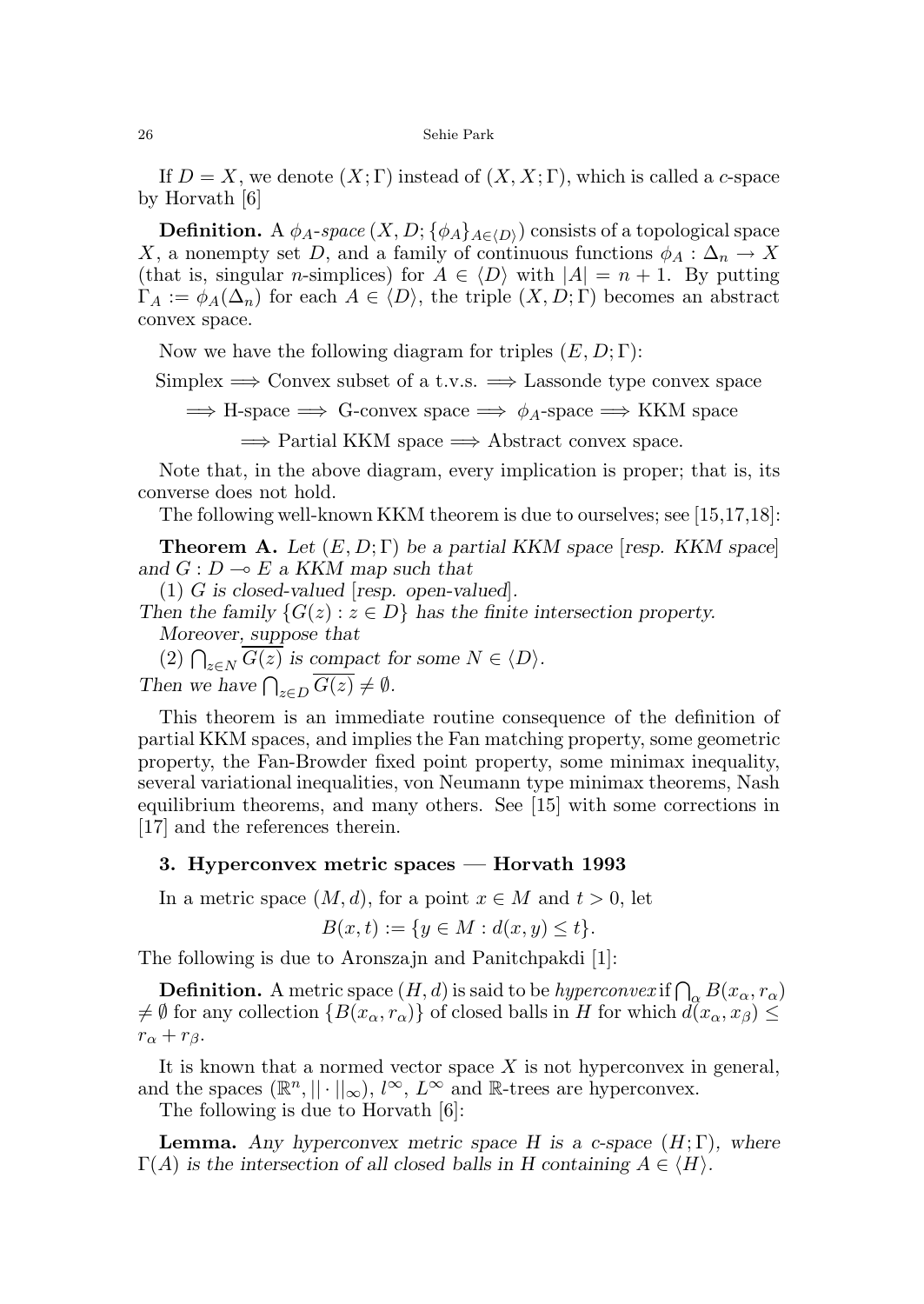From Lemma and our KKM theory, we have the following:

**Theorem B.** Every hyperconvex metric space is a KKM metric space, that is, a metric space satisfying the KKM principle.

From this, hyperconvex metric spaces satisfy all of the results in the KKM theory appeared in [15] with some corrections in [17].

# 4. Hyperconvex metric spaces — Khamsi 1996, Yuan 1997

Let A be a nonempty bounded subset of a metric space  $(M, d)$ . Then we define the following as in Khamsi [8]:

(i)  $BI(A) = ad(A) := \bigcap \{B \subset M : B \text{ is a closed ball in } M \text{ such that }$  $A \subset B$ .

(ii)  $\mathcal{A}(M) := \{A \subset M : A = \text{BI}(A)\}\text{, i.e., } A \in \mathcal{A}(M) \text{ iff } A \text{ is an inter-}$ section of closed balls. In this case we will say A is an admissible subset of M.

(iii) A is called *subadmissible*, if for each  $N \in \langle A \rangle$ , BI(N)  $\subset A$ . Obviously, if  $A$  is an admissible subset of  $M$ , then  $A$  must be subadmissible.

We introduce new definitions:

**Definition.** An abstract convex space  $(M, D; \Gamma)$  is called simply a *metric* space if  $(M, d)$  is a metric space,  $D \subset M$  is nonempty, and  $\Gamma : \langle D \rangle \to \mathcal{A}(M)$ is a map such that  $\Gamma_A := \text{BI}(A) \in \mathcal{A}(M)$  for each  $A \in \langle D \rangle$ . A map  $G: D \longrightarrow M$  is a KKM map if  $\Gamma_A \subset G(A)$  for each  $A \in \langle D \rangle$ .

A Γ-convex subset of  $(M, D; \Gamma)$  is subadmissible and conversely. The following is due to Khamsi [8] and Yuan [25]:

**Definition.** Let  $(M, d)$  be a metric space. A subset  $S \subset M$  is said to be finitely metrically closed [resp. finitely metrically open] if for each  $F \in \mathcal{A}(M)$ , the set  $F \cap S = \text{BI}(F) \cap S$  is closed [resp. open]. Note that  $B(f)$  is always defined and belongs to  $\mathcal{A}(M)$ . Thus if S is closed [resp. open] in  $M$ , it is obviously finitely metrically closed [resp. open].

The following generalization of Theorem B is due to Khamsi [8] and Yuan [25]:

Theorem 1 (KKM-Map Principle). Let H be a hyperconvex metric space, X an arbitrary subset of H, and  $G : X \multimap H$  a KKM map such that each  $G(x)$  is finitely metrically closed [resp. finitely metrically open]. Then the family  $\{G(x) : x \in X\}$  has the finite intersection property.

This shows that any hyperconvex metric space having *finitely metric* topology is a KKM space. Hence such space satisfies all results in [15].

In view of Theorem 1, we have the following due to Khamsi [8, Theorem 4]: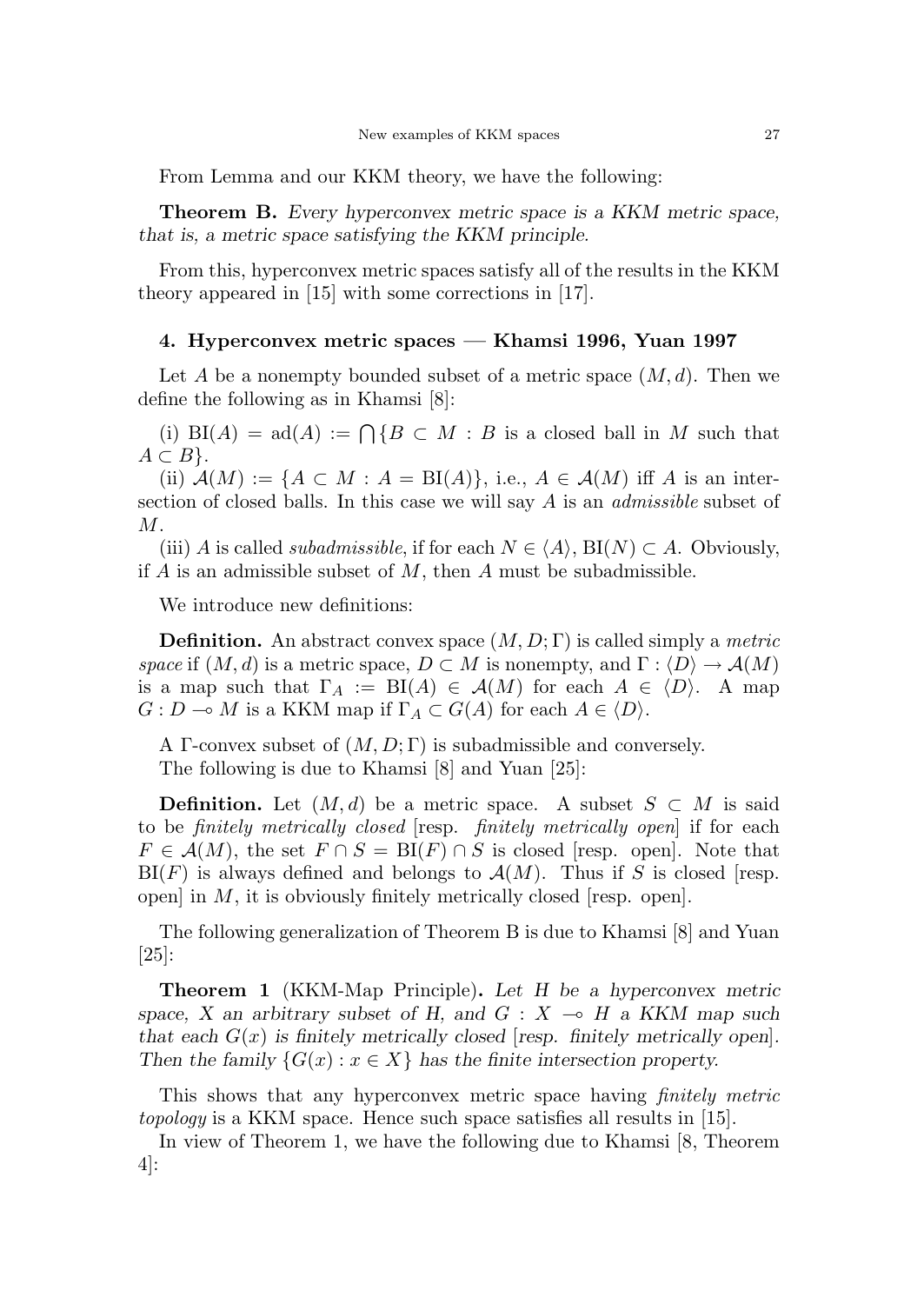**Theorem 2.** Let H be a hyperconvex metric space and  $X \subset H$  an arbitrary subset. Let  $G: X \to H$  be a KKM map such that  $G(x)$  is closed for any  $x \in X$  and  $G(x_0)$  is compact for some  $x_0 \in X$ . Then we have

$$
\bigcap_{x \in X} G(x) \neq \emptyset.
$$

Note that  $H$  can have the finitely metric topology. Therefore it is natural, but not practical, to assume in the KKM theory that every hyperconvex metric space has the finitely metric topology.

From now on the numbers attached to Definitions or Theorems are given in their original source.

## 5. E-convex spaces of Youness  $-1999$

In [24], a class of sets and a class of functions called E-convex sets and E-convex functions are introduced as follows:

**Definition 2.1** ([24]). A set  $M \subset \mathbb{R}^n$  is said to be *E-convex* iff there is a map  $E: \mathbb{R}^n \to \mathbb{R}^n$  such that  $(1 - \lambda)E(x) + \lambda E(y) \in M$ , for each  $x, y \in M$ and  $0 < \lambda < 1$ .

There is an example of an  $E$ -convex set, which is not convex [24].

An E-convex set is an example of an abstract convex space and hence can be applied our KKM theory.

In fact, let D be a nonempty subset of M. Then  $(M, D; \Gamma)$  is an abstract convex space, where  $\Gamma : \langle D \rangle \to M$  is defined by

 $\Gamma\{x_0, \ldots, x_n\} = \text{co}\,E\{x_0, \ldots, x_n\} = \{\sum_{i=0}^n \lambda_i E(x_i) : 0 \le \lambda_i \le 1, \sum_{i=0}^n \lambda_i = 1\}$ for each  $A := \{x_0, x_1, \ldots, x_n\} \in \langle D \rangle$ .

Hence, every E-convex set  $M \subset \mathbb{R}^n$  is an abstract convex space  $(M, D; \Gamma)$ with any nonempty  $D \subset M$ . Note that  $\Gamma$  is convex-valued and that there is an obvious continuous map  $\phi_A : \Delta_n \to \Gamma_A$ . Therefore,  $(M, D; \Gamma)$  is an example of H-spaces and  $\phi_A$ -spaces, and hence KKM spaces. Therefore, it satisfies so many results in the KKM theory as shown in [15] and many other related articles.

More generally, we have the following way of making new abstract convex spaces from old:

**Definition.** Let  $(X, D; \Gamma)$  be an abstract convex space, Y be a nonempty set, and  $E: Y \multimap D$  be a map. Then  $(X, Y; \Gamma^E)$  is called an abstract Econvex space whenever

 $\Gamma^{E}(A) := \Gamma(E(A))$  for each  $A \in \langle Y \rangle$ .

A multimap  $T : Y \multimap X$  is called an E-KKM map if for any set  $A \in \langle Y \rangle$ , we have

$$
\Gamma(E(A)) \subset T(A).
$$

Note that these concepts reduce to those of an abstract convex space and a usual KKM map whenever  $E = 1_D$ , the identity map on D.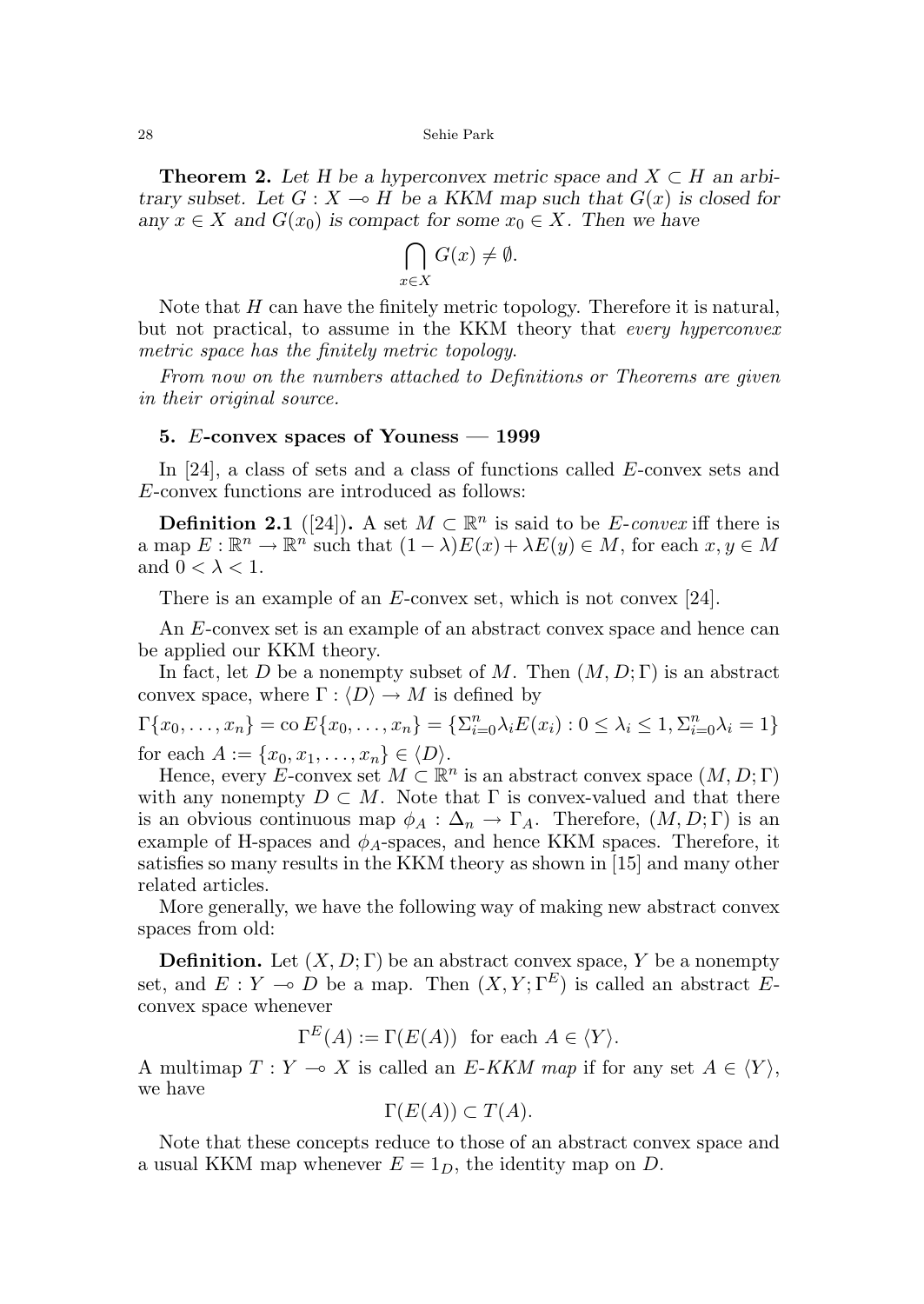**Theorem C.** As in the above Definition, if  $(X, D; \Gamma)$  is a KKM space, so is  $(X, Y; \Gamma^E)$ .

**Proof.** Let  $T : Y \multimap X$  be an E-KKM map having closed [resp. open] values. We have to show  $\bigcap_{y\in A} T(y) \neq \emptyset$  for each  $A \in \langle Y \rangle$ . Let  $T' : E(A) \longrightarrow$ X such that  $T'(E(y)) := T(y)$  for each  $y \in A$ . Then

$$
\Gamma(E(J)) = \Gamma^{E}(J) \subset T(J) = T'(E(J))
$$

for each  $J \subset A$ . Hence  $T' : E(A) \to X$  is a KKM map on the KKM space  $(X, E(A); \Gamma)$ . Therefore  $\bigcap_{z \in E(A)} T'(z) \neq \emptyset$  and hence  $\bigcap_{y \in A} T(y) \neq \emptyset$ . This completes our proof.

Note that Theorem C can be used to deduce a large number of examples of new KKM spaces.

### 6. Bayoumi's KKM spaces – 2003

Let  $0 < p \leq 1$ . Recall the definitions introduced by Bayoumi [2, 7]:

**Definition** (*p-convex set*). A set A in a vector space V is said to be *p*-convex if, for any  $x, y \in A$ ,  $s, t \geq 0$ , we have

$$
(1-t)^{1/p}x + t^{1/p}y \in A
$$
, whenever  $0 \le t \le 1$ .

**Definition** (*p-convex hull*). If X is a topological vector space and  $A \subset X$ , the closed p-convex hull of A denoted by  $\overline{C}_p(A)$  is the smallest closed pconvex set containing A.

**Definition** (*p-convex combination*). Let A be *p*-convex and  $x_1, \dots, x_n \in$ A, and  $t_i \geq 0$ ,  $\sum_{i=1}^{n} t_i^p = 1$ . Then  $\sum_{i=1}^{n} t_i x_i$  is called a *p*-convex combination of  $\{x_i\}$ . If  $\sum_{1}^{n} |t_i|^p \leq 1$ , then  $\sum_{1}^{n} \overline{t_i x_i}$  is called an absolutely *p*-convex combination. It is easy to see that  $\sum_{i=1}^{n} t_i x_i \in A$  for a *p*-convex set A.

**Definition** (locally p-convex space). A topological vector space is said to be locally p-convex if the origin has a fundamental set of absolutely p-convex 0-neighborhoods. This topology can be determined by  $p$ -seminorms which are defined in the obvious way.

Using these concepts, in [7], new definitions of almost p-convex sets and the p-convexly almost fixed point property are introduced as generalizations of almost convex sets (due to Himmelberg) and the almost fixed point property, resp.

Now we have a new KKM space:

**Theorem D.** Suppose that X is a subset of a topological vector space  $E$ and D is a nonempty subset of X such that  $C_p(D) \subset X$ . Let  $\Gamma_N := C_p(N)$ for each  $N \in \langle D \rangle$ . Then  $(X, D; \Gamma)$  is a  $\phi_A$ -space.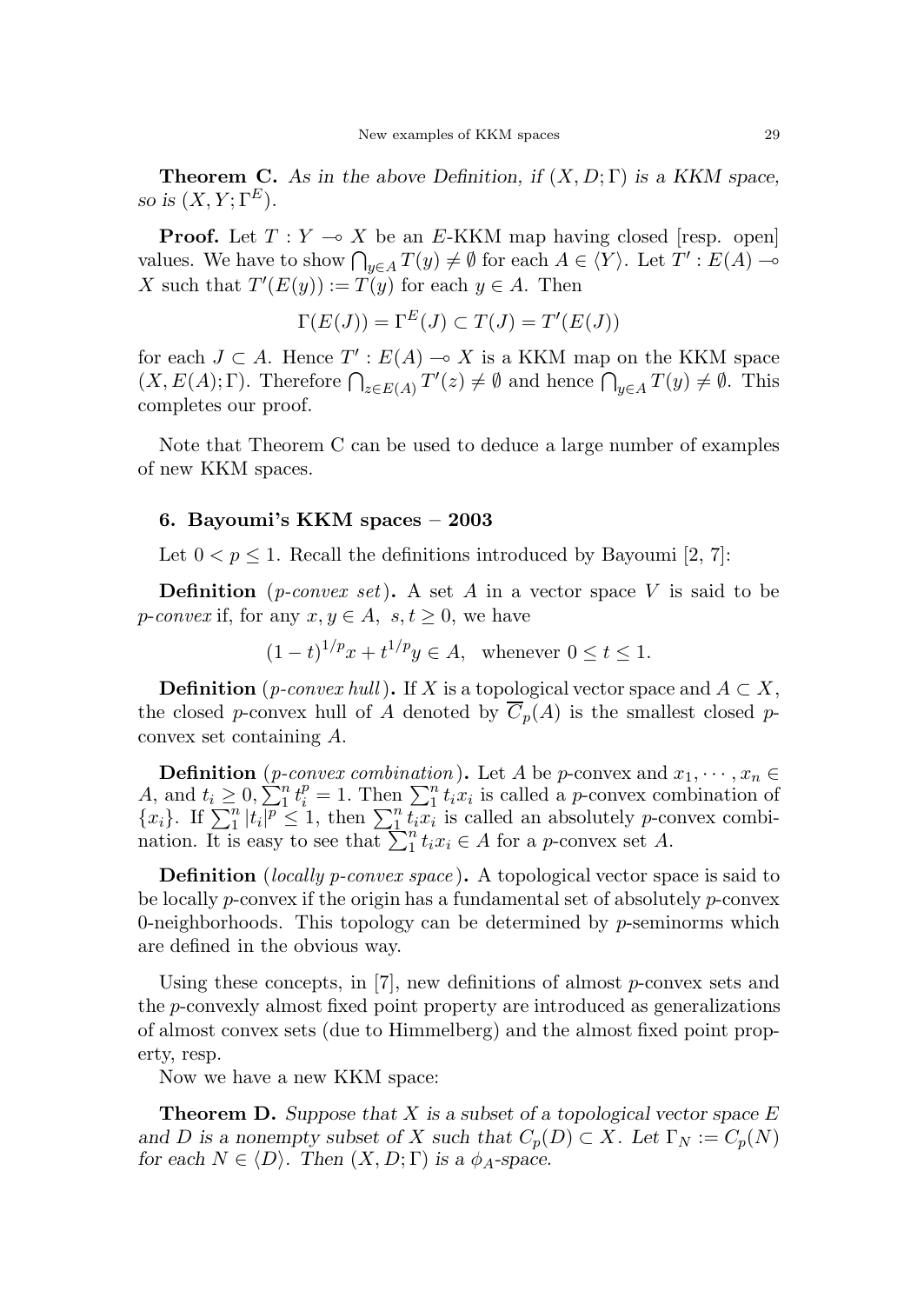**Proof.** Since  $C_p(D) \subset X$ ,  $\Gamma_N$  is well-defined. For each  $N = \{x_0, x_1, \dots, x_n\}$  $\subset D$ , define  $\phi_N : \Delta_n \to \Gamma_N$  by

$$
\sum_{i=0}^{n} t_i e_i \mapsto \sum_{i=0}^{n} (t_i)^{\frac{1}{p}} x_i.
$$

Then clearly  $(X, D; \Gamma)$  is a  $\phi_A$ -space.

# 7. Sankar Raj - Somasundaram's KKM spaces — 2012

Recently, there have appeared a number of authors who adopted the concept of the so-called *generalized R-KKM maps* which were used to rewrite known results in the KKM theory. In our previous work [16], we showed that those maps are simply KKM maps on G-convex spaces and should be destroyed in order to preserve the elegancy of the G-convex space theory. Consequently, results on generalized R-KKM maps follow the corresponding previous ones on G-convex spaces.

In this section, we introduce another example called R-KKM spaces.

Sankar Raj and Somasundaram [23] considered two nonempty subsets A, B of a normed linear space X, introduced an R-KKM map  $T: A \to 2^B$ , and discussed some sufficient conditions for which the set  $\bigcap \{T(x) : x \in$ A} is nonempty. Using this nonempty intersection theorem, they prove an Fan-Browder type fixed point theorem by providing an existence of a best proximity point.

Let  $A$ ,  $B$  be nonempty subsets of a normed linear space  $X$ . Then,

$$
\text{Prox}(A, B) = \{(x, y) \in A \times B : ||x - y|| = dist(A, B)\},\newline A_0 = \{x \in A : ||x - y|| = dist(A, B) \text{ for some } y \in B\}
$$
\n
$$
B_0 = \{y \in B : ||x - y|| = dist(A, B) \text{ for some } x \in A\}.
$$

**Definition 1** ([23]). Let A, B be nonempty subsets of a metric space X. Then the pair  $(A, B)$  is said to be a *proximal pair* if, for each  $(x, y) \in A \times B$ , there exists  $(\tilde{x}, \tilde{y}) \in A \times B$  such that  $||x - \tilde{y}|| = ||\tilde{x} - y|| = dist(A, B)$ . Note that a pair  $(A, B)$  is a proximal pair if and only if  $A = A_0$  and  $B = B_0$ .

Now the authors define the notion of R-KKM mappings.

**Definition 2** ([23]). Let  $(A, B)$  be a nonempty proximal pair of a normed linear space X. A multivalued mapping  $T : A \rightarrow B$  is said to be a R-KKM map if, for any  $\{x_1, \ldots, x_n\} \subset A$ , there exists  $y_1, \ldots, y_n \in B$  with  $||x_i-y_i|| =$  $dist(A, B)$ , for all  $i = 1, ..., n$ , such that  $co{y_1, y_2, ..., y_n} \subset \bigcup_{i=1}^{n} T(x_i)$ .

Since  $co\{y_1, y_2, \ldots, y_n\} \subset \bigcup_{i=1}^n T(x_i) \subset B$ , we better assume that B is a convex subset of X.

Note that, if  $T : A \multimap B$  is an R-KKM map, then dist $(x, T(x)) =$  $dist(A, B)$  for any  $x \in A$ . Also, if  $A = B$ , then the definition of R-KKM maps reduces to that of KKM maps. A subset  $C$  of a normed linear space X is said to be finitely closed if  $C \cap L$  is closed for every finite-dimensional subspace  $L$  of  $X$ .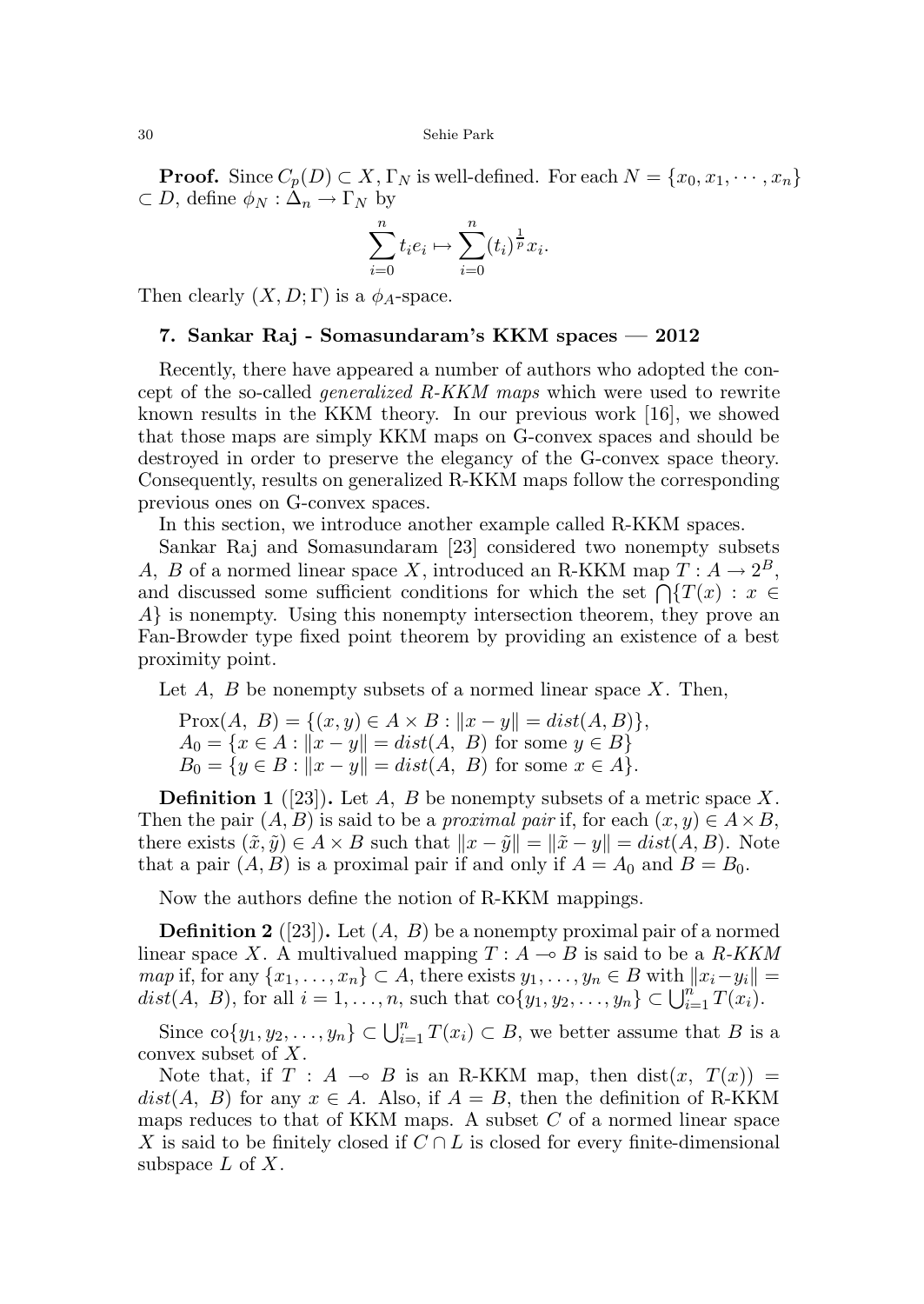**Theorem 3.1** ([23]). Let  $(A, B)$  be a nonempty proximal pair in a normed linear space X and  $T: A \to 2^B$  be an R-KKM map such that  $T(x)$  is finitely closed for all  $x \in A$ . Then the family  $\{T(x) : x \in A\}$  has finite intersection property.

**Theorem 3.2** ([23]). Let  $(A, B)$  be a nonempty proximal pair in a normed linear space X and  $T: A \to 2^B$  be an R-KKM map. If, for each  $x \in A$ ,  $T(x)$ is closed in X and there exists at least one  $x_0 \in A$  such that  $T(x_0)$  is compact in X, then  $\bigcap \{T(x) : x \in A\}$  is nonempty.

Comments: Let us assume X has the finitely generated topology. Note that if  $(A, B)$  is a proximal pair, then the abstract convex space  $(B, A; \Gamma)$ with  $\Gamma\{x_1,\ldots,x_n\} := \text{co}\{y_1,\ldots,y_n\}$  as in Definition 2 is a partial KKM space by Theorem 3.1.

Moreover, since  $\Gamma$  is convex-valued,  $(B, A; \Gamma)$  is an H-space and hence a KKM space. Note that Theorems 3.1 and 3.2 follows from our Theorem A.

It is routine to deduce equivalent formulations of Theorem 3.1 or 3.2. Note that the Fan-Browder type fixed point theorem is one of them.

### 8. Kim's R-E-KKM maps – 2013

In a recent work  $[9]$ , Kim introduced the E-KKM map using the Econvexity and proved some Fan-Browder type fixed point theorems and an equilibrium existence theorem in  $E$ -convex setting.

However, Kim's paper seems to do not reflect current studies on the KKM theory. It is noted that all of the results in [9] are consequences of the corresponding ones for  $\phi_A$ -spaces. For example, the following is the main result in [9].

**Theorem 3.1** ([9]). Let X be a nonempty subset of a Hausdorff topological vector space Y,  $E: Y \to Y$  a map, and  $T: X \to Y$  be an E-KKM map. If  $T(x)$  is nonempty closed for each  $x \in X$ , and  $T(x_0)$  is compact for some  $x_0 \in X$ , then

$$
\bigcap_{x \in X} T(x) \neq \emptyset.
$$

This is a very obsolete particular consequence of Theorems A and C. Other results in [9] are routine applications of his Theorem 3.1 and can be improved by reflecting current studies.

Moreover, in a consequent work [10], Kim introduced an R-E-KKM map as a common generalization of  $E$ -KKM map and R-KKM map in  $E$ -convex setting. And then he proved an R-E-KKM theorem and the best proximity theorem in a normed linear space.

**Definition 2.2** ([10]). Let  $(A, B)$  be a pair of nonempty subsets of a normed linear space X with a map  $E: X \to X$ . A multimap  $T: A \to B$ is called an R-E-KKM map on A if for any finite subset  $\{x_1, \ldots, x_n\} \subset A$ , there exists a finite subset  $y_1, \ldots, y_n \in B$  with  $d(E(x_i), E(y_i)) = dist(A, B)$ for all  $i = 1, \ldots, n$ , such that  $\text{co}\{E(y_1), \ldots, E(y_n)\} \subset \bigcup_{i=1}^n T(x_i)$ .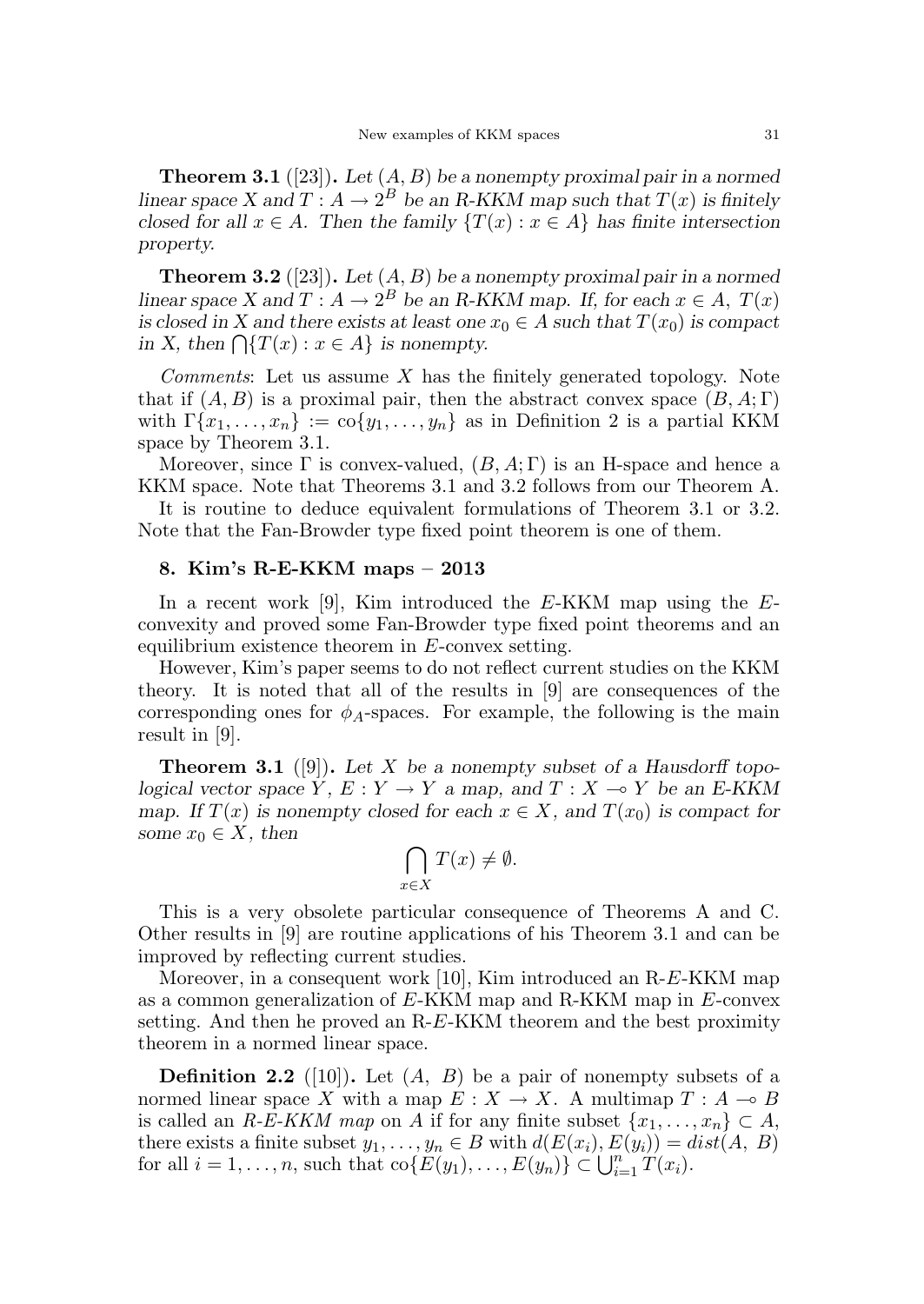Since  $\text{co}(E(y_i)) \subset T(x_i) \subset B$ , we better assume that B is a convex subset of X. Define  $\Gamma : \langle A \rangle \rightarrow B$  by

 $\Gamma\{x_0, \ldots, x_n\} = \text{co}\,E\{y_0, \ldots, y_n\} = \{\sum_{i=0}^n \lambda_i E(y_i) : 0 \le \lambda_i \le 1, \sum_{i=0}^n \lambda_i = 1\}$ 

for each  $\{x_0, \ldots, x_n\} \in \langle A \rangle$ .

Note that  $\Gamma$  is convex-valued and that there is an obvious continuous map  $\phi_A : \Delta_n \to \Gamma\{x_0, \ldots, x_n\}.$ 

Hence, the abstract convex space  $(B, A; \Gamma)$  is an H-space and a  $\phi_A$ -space, and hence a KKM space. This can be seen also by the fact that  $B$  is a convex subset of a normed linear space  $X$ . Therefore, it satisfies so many results in the KKM theory as shown in [15] and many other related articles.

Kim [10] obtained the following:

**Theorem 3.1** ([10]). Let A, B be nonempty subsets of a normed linear space X with a map  $E: X \to X$ , and  $T: A \to B$  be an R-E-KKM map on A such that each  $T(x)$  is closed in B. Then the family of sets  $\{T(x): x \in A\}$ has the finite intersection property.

This is a consequence of our Theorem A. Other results in [10] seem to be routine ones.

## 9. Chaipunya and Kummam's KKM spaces – 2015

In 2015, Chaipunya and Kumam [4] considered the KKM maps defined for a nonself map and the correlated intersection theorems in Hadamard manifolds. They also study some applications of the intersection results. Their outputs improved the results of Sanka Raj and Somasundaram [23].

In [4], the authors occupy the nonself KKM lemma in Hadamard manifolds. The nonself version of the Browder's fixed point theorem as well as the solvability of a generalized equilibrium problem are studied, as applications of their KKM lemma.

The pair  $(A, B)$  set up by two given nonempty subsets A and B of a metric space  $(S, d)$  is called a *proximal pair* if to each point  $(x, y) \in A \times B$ , there corresponds a point  $(\overline{x}, \overline{y}) \in A \times B$  such that

$$
d(x, \overline{y}) = d(\overline{x}, y) = \text{dist}(A, B),
$$

where  $dist(A, B) := inf{d(x, y) : x \in A, y \in B}.$ 

In addition, if both A and B are convex, we say that  $(A, B)$  is a *convex* proximal pair.

In the future contents, they assume that  $M$  is a Hadamard manifold with the geodesic distance d. Given a point  $x \in M$  and two nonempty subsets  $A, B \subset M$ , they write  $d(x, A) := \inf_{z \in A} d(x, z)$ .

For any nonempty subset  $A \subset M$ , denoted by  $\text{co}(A)$  the geodesically convex hull of  $A$ , i.e., the smallest geodesically convex set containing  $A$ . Note that the geodesically convex hull of any finite subset is compact.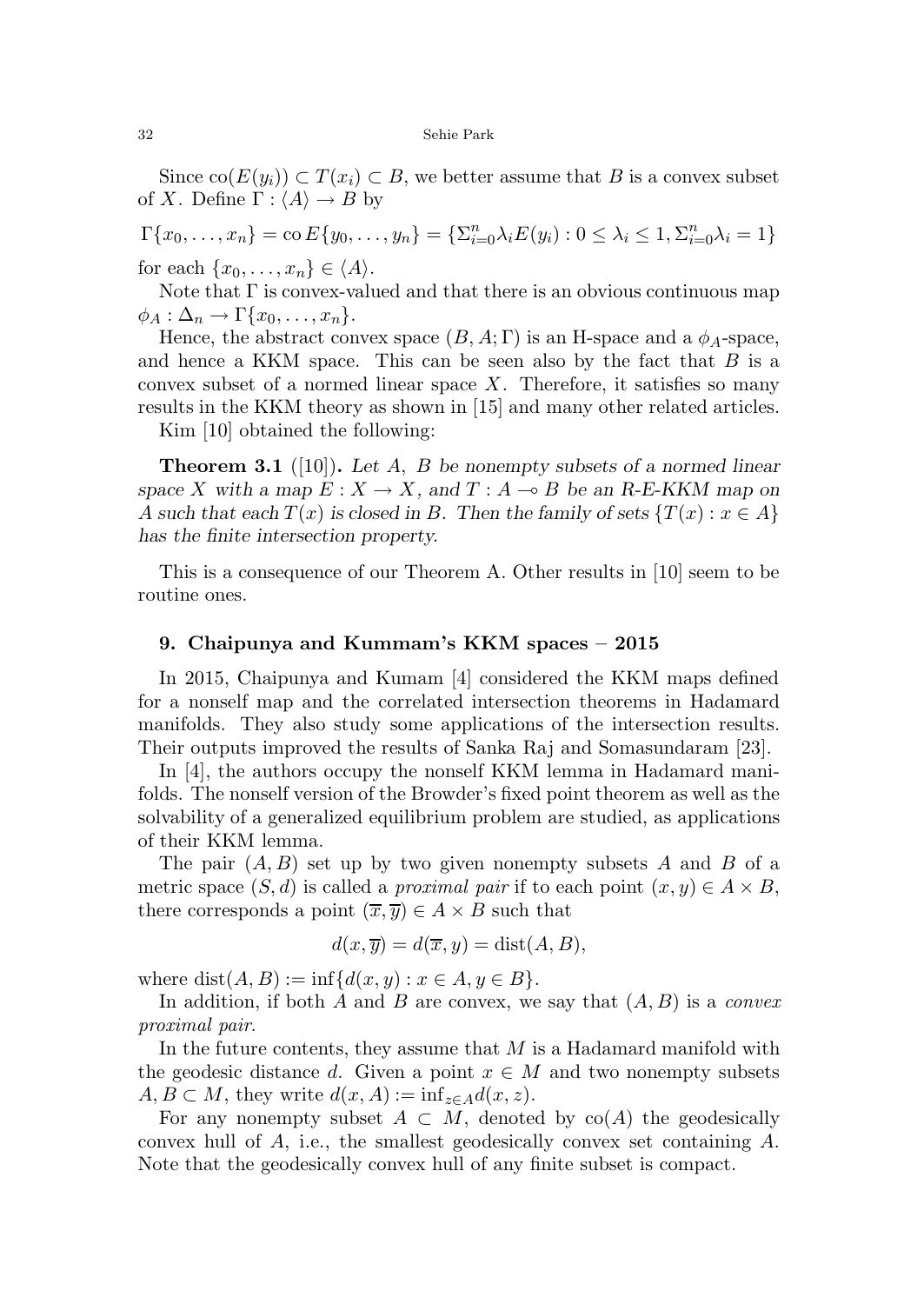**Definition 3.1** ([4]). Let  $(A, B)$  be a proximal pair in a Hadamard manifold M. A nonself map  $T : A \rightarrow B$  is said to be KKM if for each finite subset  $D := \{x_1, x_2, \cdots, x_m\} \subset A$ , there is a subset  $E := \{y_1, y_2, \cdots, y_m\} \subset B$  such that  $d(x_i, y_i) = \text{dist}(A, B), \forall i \in \{1, 2, \dots, m\},$  and

$$
\operatorname{co}(\{y_i : i \in I\}) \subset T(\{x_i : i \in I\})
$$

for every  $\emptyset \neq I \subset \{1, 2, \cdots, m\}.$ 

**Theorem 3.2** ([4]). Suppose that  $(A, B)$  is a proximal pair in a Hadamard manifold M and  $T : A \rightarrow B$  is a KKM map with nonempty closed values. Then, the family  $\{T(x): x \in A\}$  has the finite intersection property.

**Theorem 3.3** ([4]). Suppose that  $(A, B)$  is a proximal pair in a Hadamard manifold M and  $T : A \rightarrow B$  is a KKM map with nonempty closed values. If  $T(x_0)$  is compact at some  $x_0 \in A$ , then the intersection  $\bigcap \{T(x) : x \in A\}$  is nonempty.

*Comments*: We better assume that  $B$  is geodesically convex as we noted twice.

In this paper, an example of a partial KKM space  $(B, A; \Gamma)$ , where A and B are not comparable, is given. Moreover, a nonself KKM map  $T : A \rightarrow B$ is a generalized KKM in the sense of Chang and Zhang [5].

In 1990, Reich and Shafrir [22] andintroduced hyperbolic spaces in order to try to develop a theory of nonexpansive iterations in more general infinite-dimensional manifolds than normed vector spaces. This class of metric spaces contains all normed vector spaces and Hadamard manifolds, as well as the Hilbert ball and the Cartesian product of Hilbert balls.

In 1992, we began to study the KKM theory and, in 2006, to extend it to abstract convex spaces. Since 2008, we found that any hyperbolic spaces are G-convex spaces and also particular cases of c-spaces. Actually, Park [15] indicated but not concretely that most of key results in the KKM theory can be applied to hyperbolic spaces.

Note that if  $(A, B)$  is a proximal pair, then  $(B, A; \text{co})$  with  $\text{co} : \langle A \rangle \rightarrow B$ is a KKM space. Hence Theorems 3.2 and 3.3 follow from Theorem A.

## 10. Questions on definition of abstract convex spaces

Since we introduced the concept of abstract convex spaces in the KKM theory in 2006, some readers raised certain questions or comments on them. In 2015 [19], we clarified such things raised by Ben-El-Mechaiekh [3] and Kulpa - Szymmanski [11]. Moreover, a revised version of [11] appeared as [12] and our response to it was given by [20].

Recall the following two remarks:

(1) Ben-El-Mechaiekh [3]: I cannot see the importance of the auxiliary set D. Perhaps I am not aware of concrete situation where the existence of a set  $D \neq E$  on which  $\Gamma$  acts is absolutely needed. In such case, kindly send me references.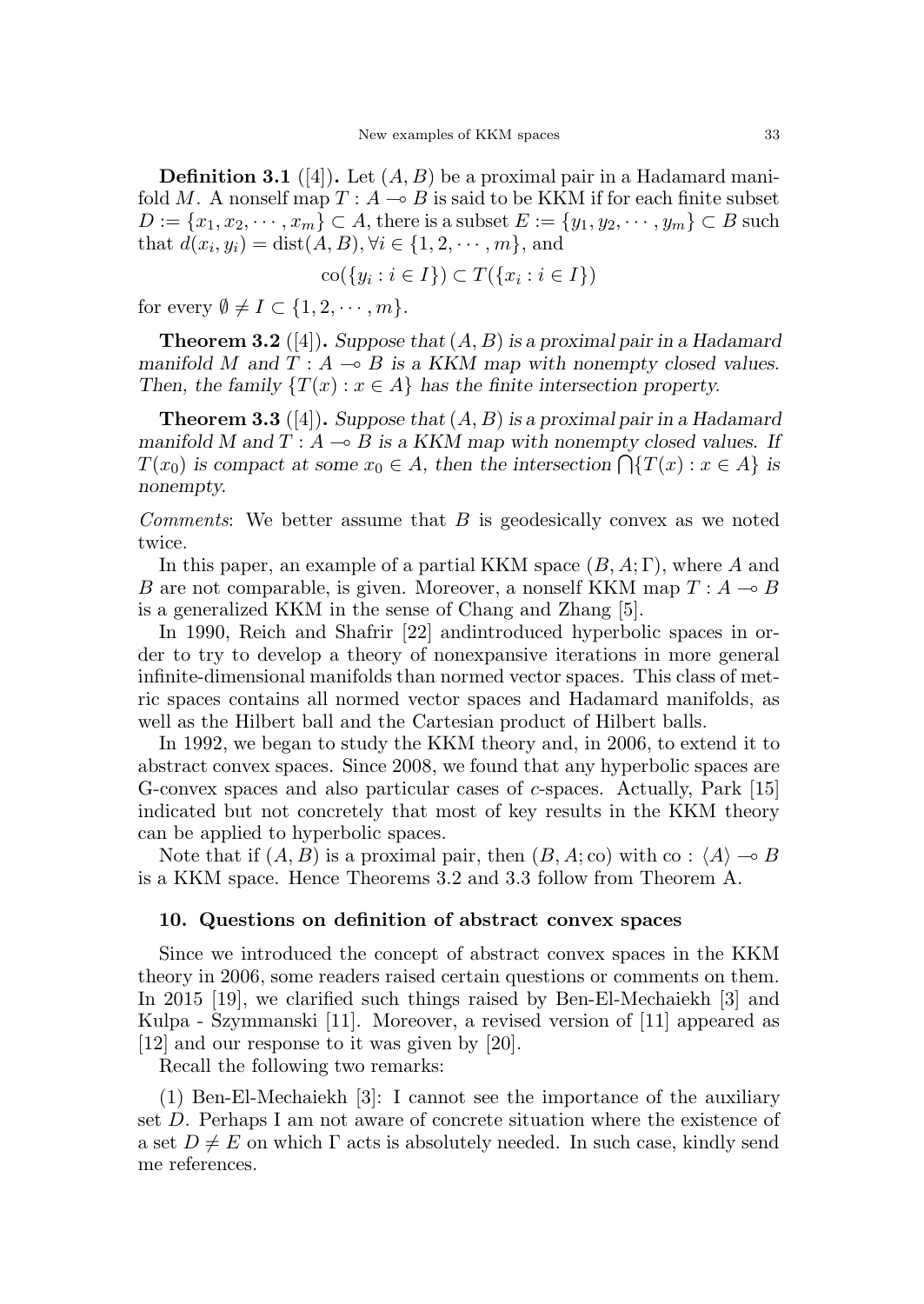(2) Kulpa - Szymmanski [12, Remark 2.6(a)]. Park's general notion of abstract convex space  $(E, D; \Gamma)$  seem to be a bit superfluous. For if  $|D| \leq |E|$ , then we may rename the elements of D by elements of a subset of E. If so, then the original abstract convex space  $(E, D; \Gamma)$  can be regarded as given in the form  $(E \supset D; \Gamma)$ . No example of abstract convex space  $(E, D; \Gamma)$  with  $|D| > |E|$  has ever been considered.

We gave already some sufficient responses to the above remarks in [19] and [20]. However, the KKM spaces introduced by ourselves from the works of Sankar Raj and Somasundaran [23], Kim [9,10] and Chaipunya and Kummam [4] are concrete counter-examples against the claims (1) and (2).

# References

- [1] N. Aronszajn and P. Panitchpakdi, Extensions of uniformly continuous transformations and hyperconvex metric spaces, Pacific J. Math. 6 (1956), 405–439
- [2] A. Bayoumi, Foundations of Complex Analysis in Nonlocally Convex Spaces Function Theory without Convexity Condition, Elsevier, 2003.
- [3] H. Ben-El-Mechaiekh, Thoughts on KKM, Personal Communications, 2013.
- [4] P. Chaipunya and P. Kumam, Nonself KKM maps and corresponding theorems in Hadamard manifolds, Appl. Gen. Topol. 16(1) (2015), 37-44. doi:10.4995/agt. 2015.2305.
- [5] S.-S. Chang and Y. Zhang, Generalized KKM theorem and variational inequalities, J. Math. Anal. Appl. 159 (1991), 208–223.
- [6] C. D. Horvath, Extension and selection theorems in topological spaces with a generalized convexity structure, Ann. Fac. Sci. Toulouse 2 (1993), 253–269.
- [7] L. Gholizadeh, E. Karapinar and M. Roohi, Some fixed point theorems in locally p-convex spaces, Fixed Point Theory Appl. 2013, 2013:312, 10pp.
- [8] M. A. Khamsi, KKM and Ky Fan theorems in hyperconvex metric spaces, J. Math. Anal. Appl. 204 (1996), 298–306.
- [9] W.K. Kim, On the E-KKM theorem and its application, Far East J. Math. Sci. 78(1) (2013), 71–83.
- [10]  $\_\_\_\_\_\$ , A note on an R-E-KKM theorem, Far East J. Math. Sci. 82(2) (2013), 239–247.
- [11] W. Kulpa and A. Szymanski, Some remarks on Park's abstract convex spaces, Preprint, 2013.
- [12] , Some remarks on Park's abstract convex spaces, Top. Meth. Nonlinear Anal. 44(2) (2014), 369–379.
- [13] S. Park, On generalizations of the KKM principle on abstract convex spaces, Nonlinear Anal. Forum 11 (2006), 67–77.
- [14]  $\_\_\_\_\_\$ , Remarks on RC-maps and RO-maps in abstract convex spaces, Nonlinear Anal. Forum 12(1) (2007), 29–40.
- [15]  $\_\_\_\_\_\$ , The KKM principle in abstract convex spaces: Equivalent formulations and applications, Nonlinear Anal. **73** (2010),  $1028-1042$ .
- [16] , Comments on generalized R-KKM type theorems, Comm. Korean Math. Soc. 25(2) (2010), 303–311.
- [17] , Review of recent studies on the KKM theory, II, Nonlinear Funct. Anal. Appl. 19(1) (2014), 143–155.
- [18] , Recent studies on the KKM Theory A Review, J. Nat. Acad. Sci., ROK, Nat. Sci. Ser. 54 (2015), 1–30.